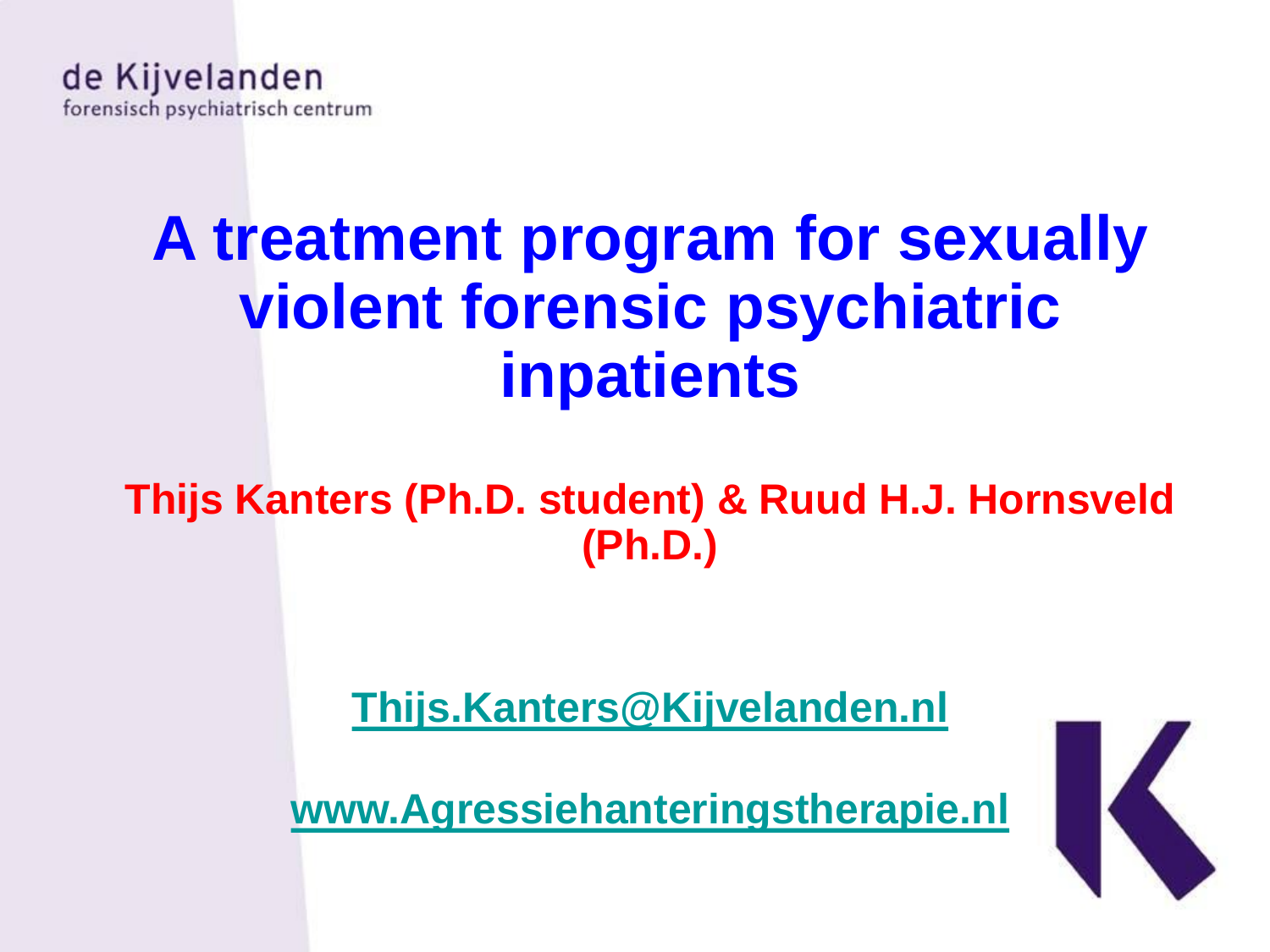# **Determinants of sexual aggressive behavior**

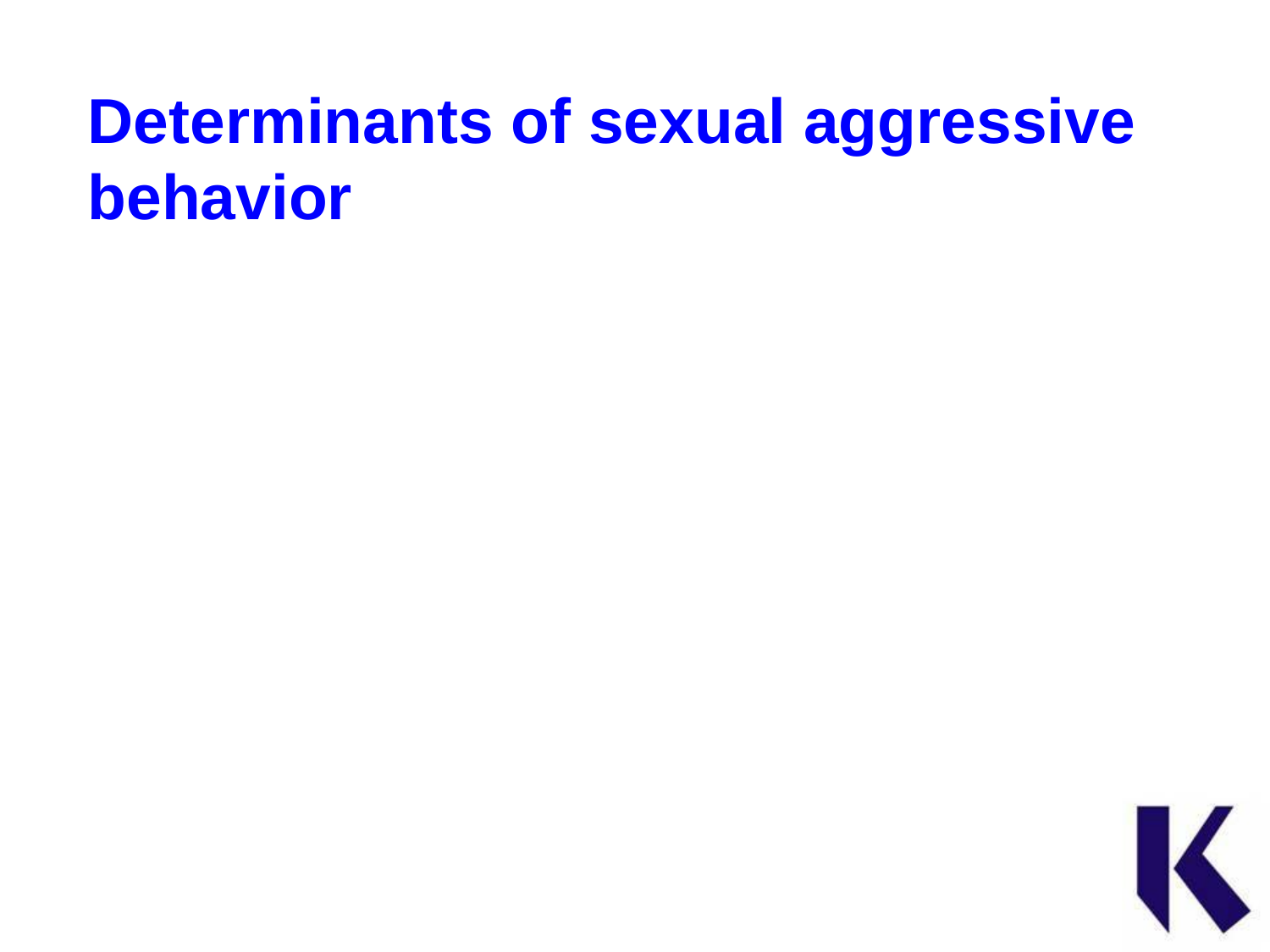#### **Measurement instruments**

**Scores available for all patients:**

- **Psychopathy Checklist-Revised (PCL-R): Psychopathy**
- **Sexual Violence Risk-20 (SVR-20): Risk of sexual violence**

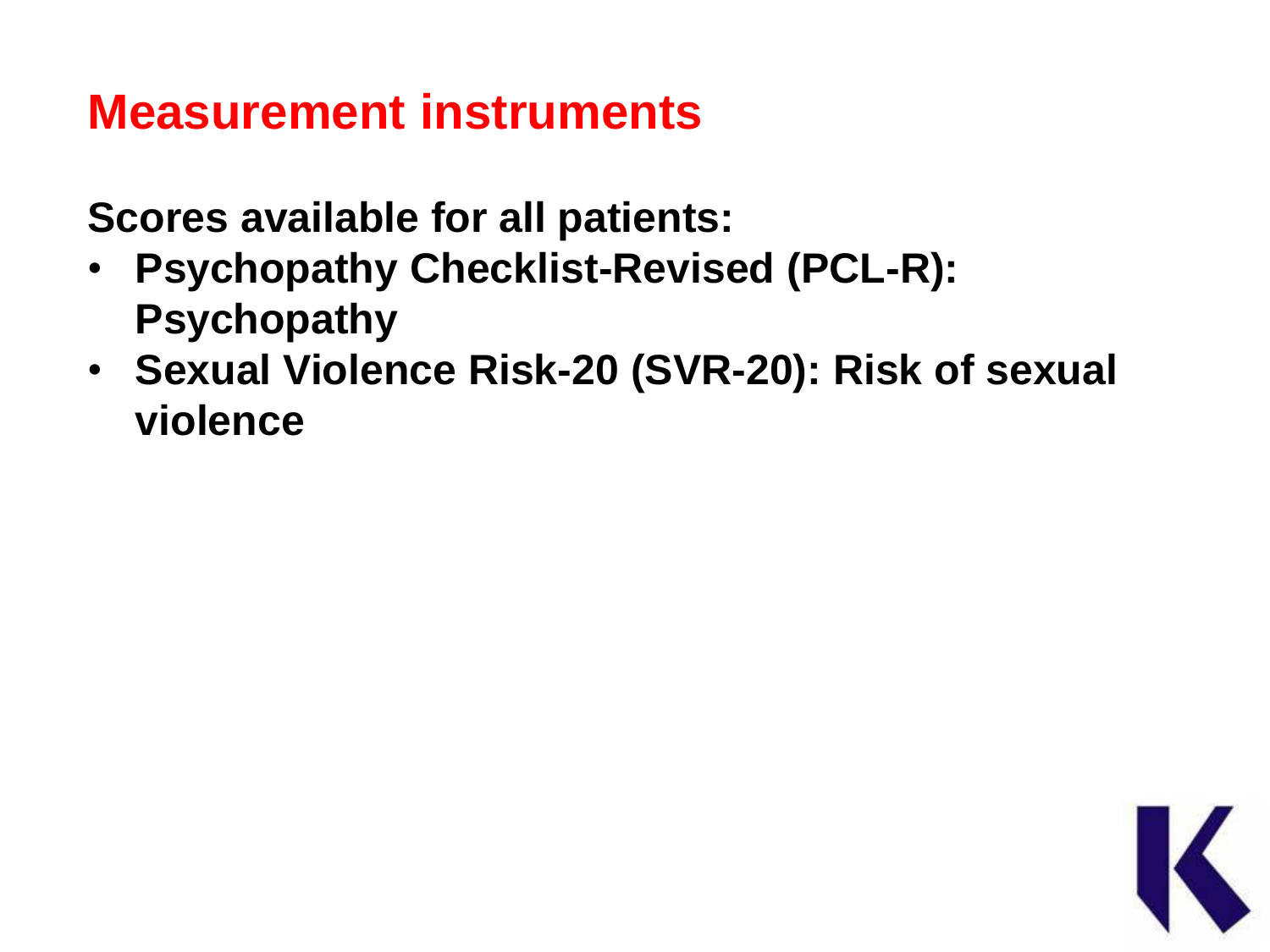### **Sexual Violence Risk-20 (SVR-20; Boer, Wilson, Gauthier, & Hart, 1997)**

**20 items, rated as follows:** 

**0 = does not apply** 

- **1 = probably or partially applies**
- **2 = applies**

**Item 3 = PCL-R score: 30 or higher = 2, between 29 and 20 = 1, and 19 or lower = 0**

**Three domains:**

- **a) Psychosocial adjustment (11 items)**
- **b) Sexual offenses (7 items)**
- **c) Future plans (2 items)**

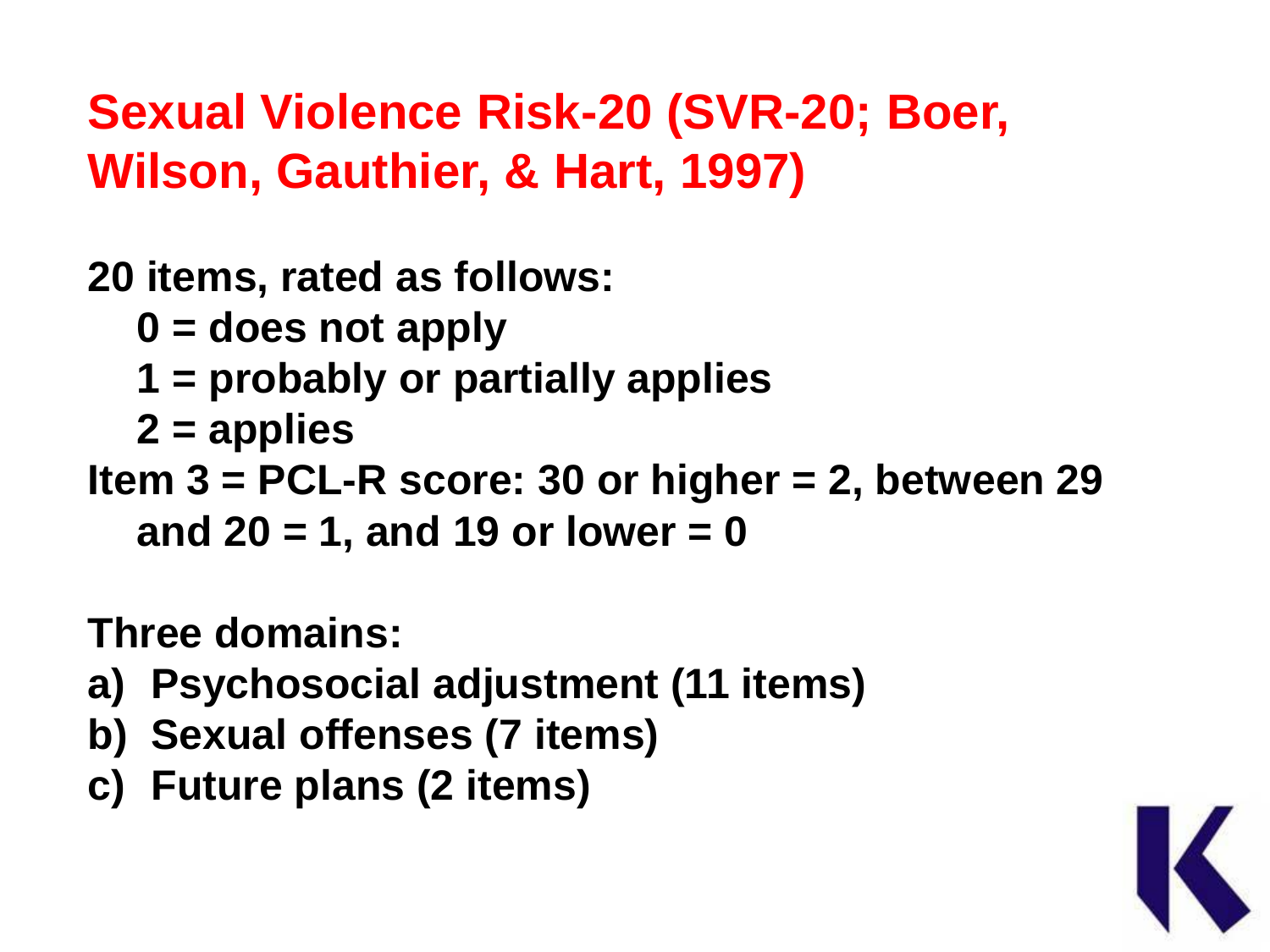### **a) Psychosocial adjustment**

- **1. Sexual deviation**
- **2. Victim of child abuse**
- **3. Psychopathy**
- **4. Cognitive impairment**
- **5. Substance use problems**
- **6. Suicidal / homicidal ideation**
- **7. Relationships problems**
- **8. Employment problems**
- **9. Past nonsexual violent offenses**
- **10.Past nonviolent offenses**
- **11.Past supervision failure**

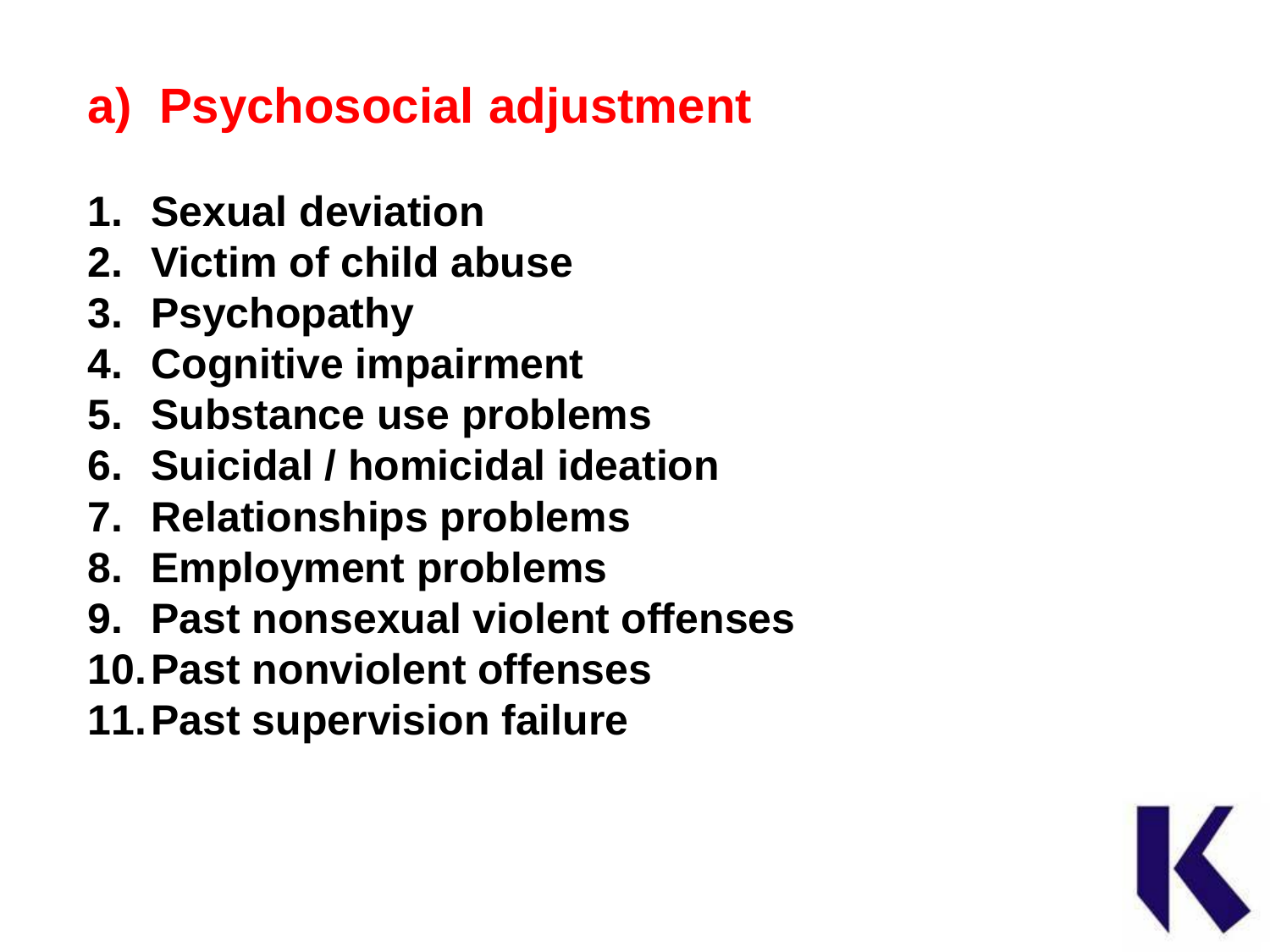### **b) Sexual offenses**

- **12.High density of offenses**
- **13.Multiple offense types**
- **14.Physical harm to victim(s)**
- **15.Uses weapons or threats of death**
- **16.Escalation in frequency / severity**
- **17.Extreme minimization / denial of offenses**
- **18.Attitudes that support / condone offenses**

## **c) Future plans**

- **19. Lacks realistic plans**
- **20. Negative attitude toward intervention**

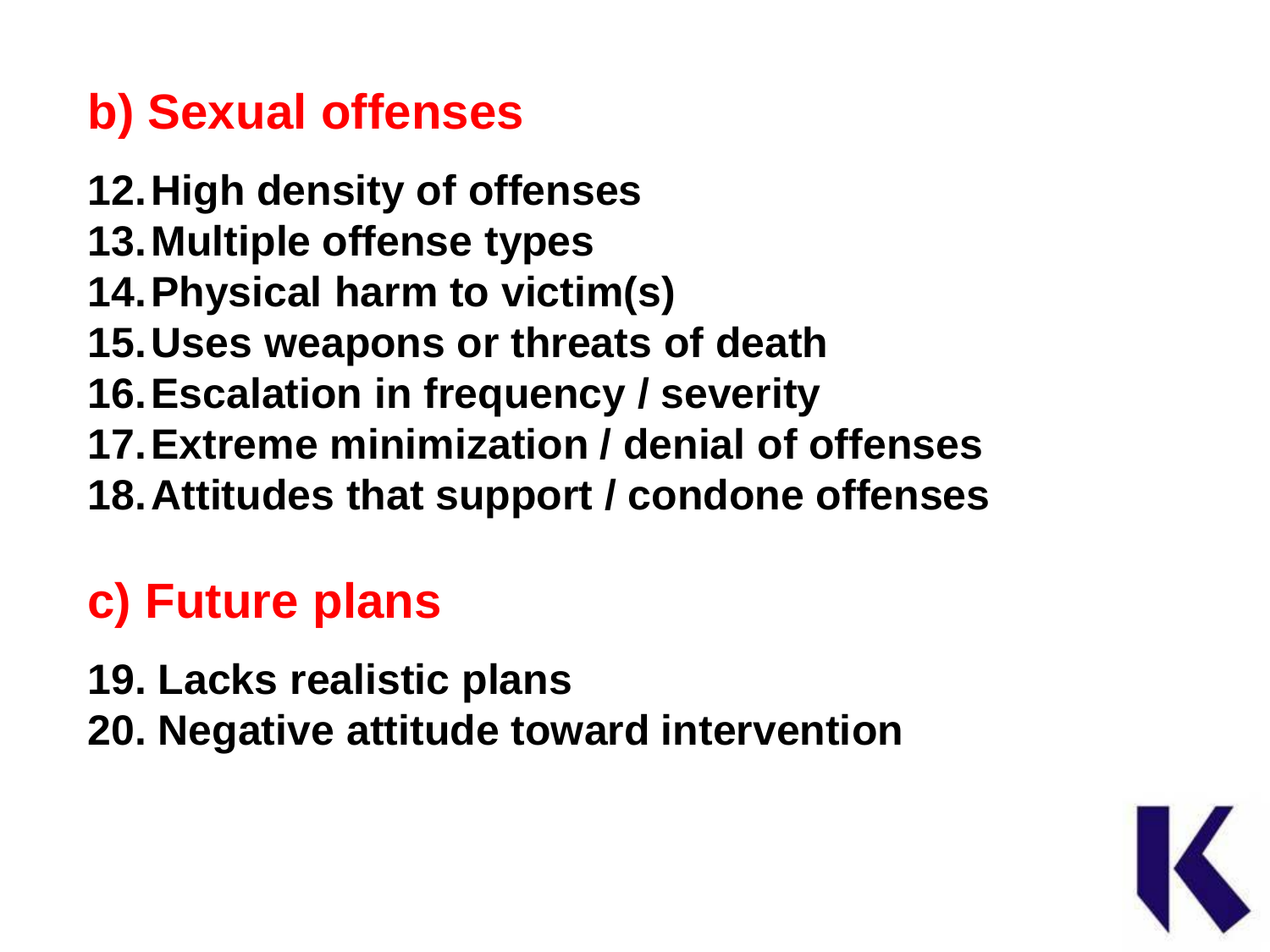#### **Factor model**

**An exploratory factor analysis of the SVR-20 (***N* **= 91) yielded five factors:**

- **1. Non-sexual history (6 items)**
- **2. Sexual offenses (4 items)**
- **3. Use of violence (3 items)**
- **4. Limited compliance (3 items)**
- **5. Psychopathology (3 items)**
- **-- Attitudes that support/condone offenses (1 item)**

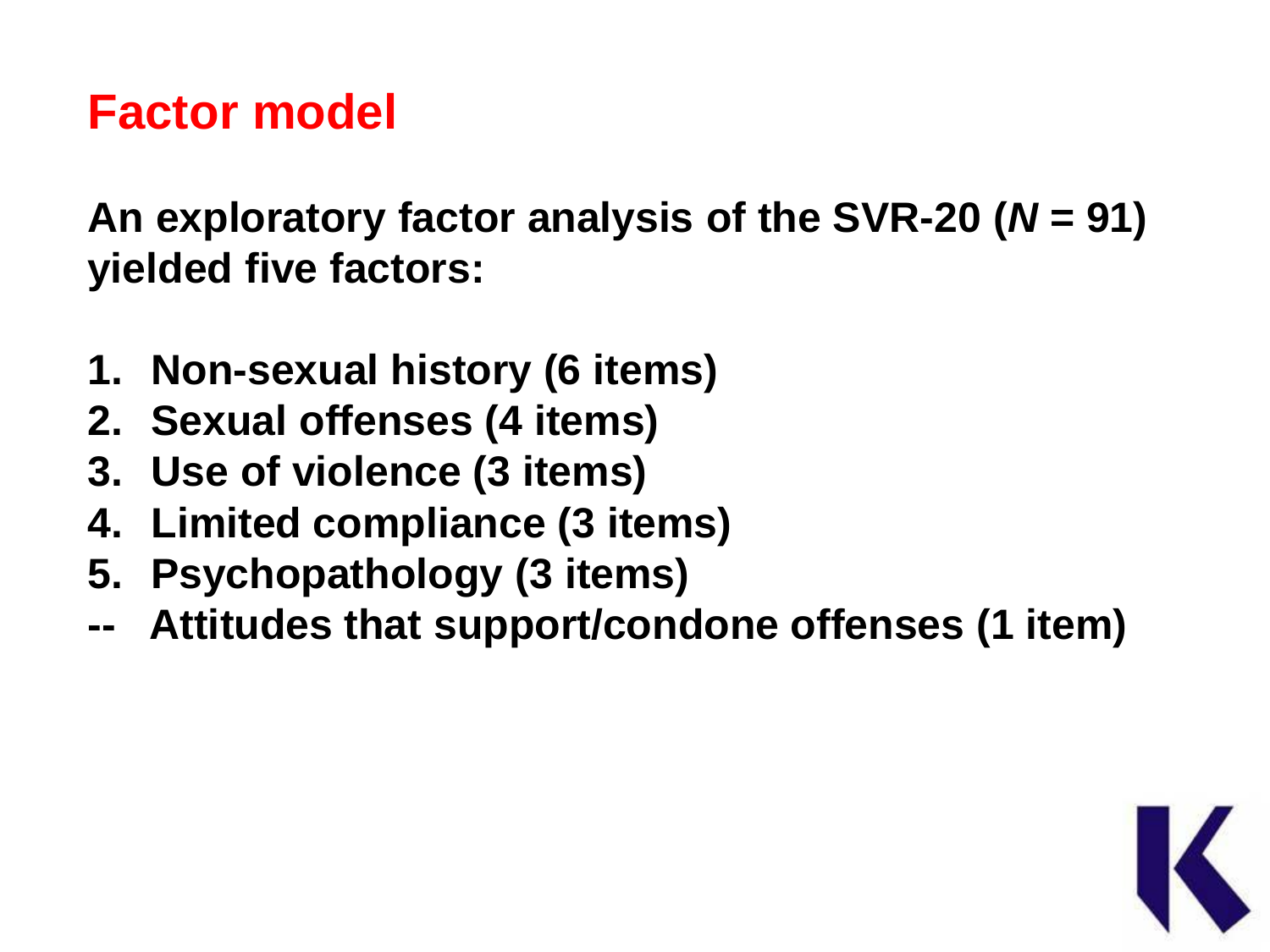### **Cronbach's α, mean inter-item correlations, and mean item-scale correlations (***N* **= 91)**

| <b>SVR-20</b>                     | ltems | $\alpha$ | <b>Inter-item</b> | <i><b>Item-scale</b></i> |
|-----------------------------------|-------|----------|-------------------|--------------------------|
| <b>Total</b>                      | 20    | .51      | .05               | .16                      |
| <b>Non-sexual history</b>         | 6     | .73      | .31               | .47                      |
| <b>Sexual offenses</b>            | 4     | .65      | .32               | .43                      |
| Use of violence                   | 3     | .73      | .47               | .56                      |
| <b>Limited compliance</b>         | 3     | .58      | .31               | .39                      |
| <b>Psychopathology</b>            | 3     | .31      | .13               | .18                      |
| <b>Attitudes towards offenses</b> | 1     | ---      |                   |                          |

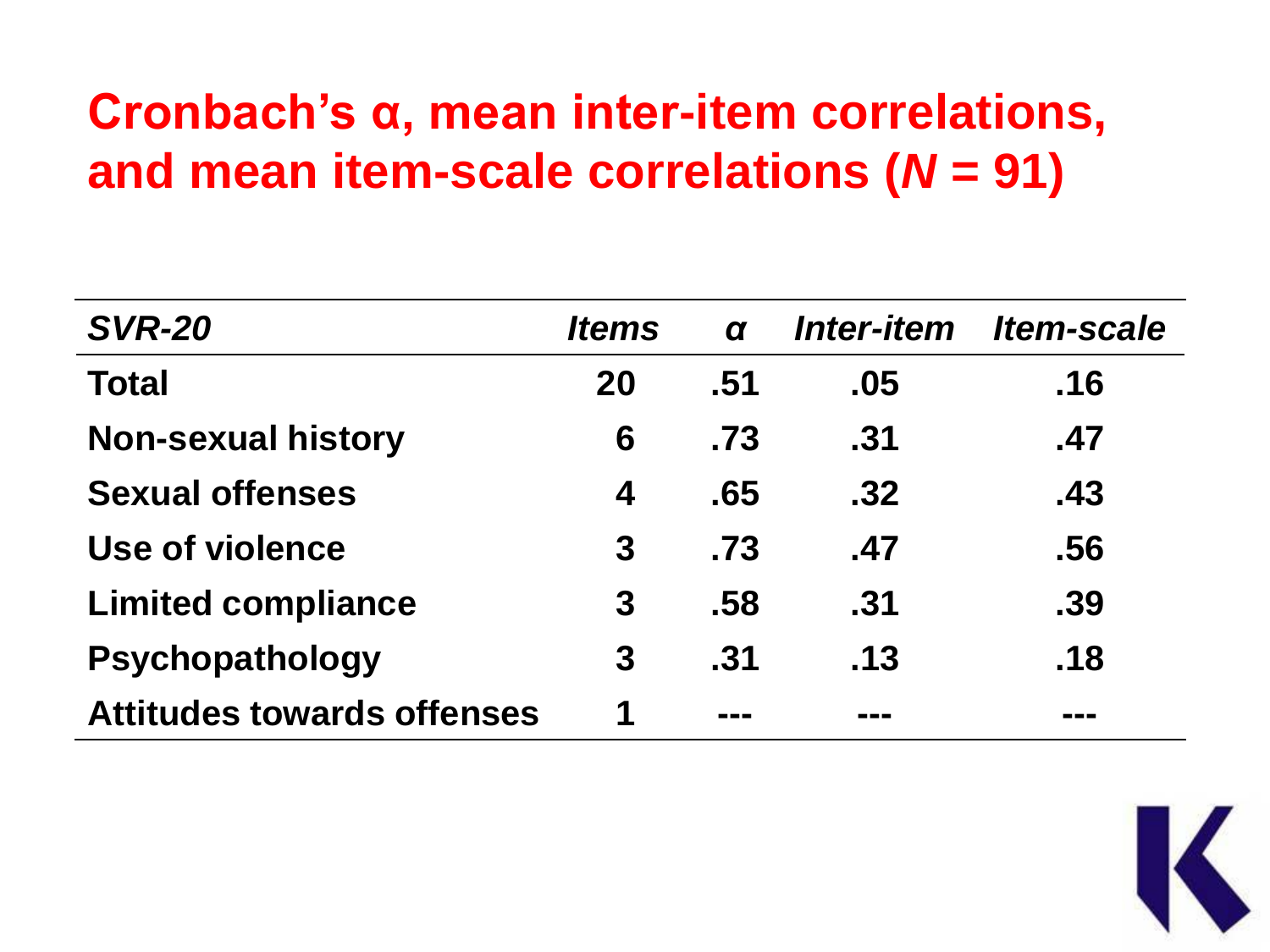### **Correlations among subscales (***N* **= 91)**

| <b>SVR-20</b>                                 | <i><b>Items</b></i> | 1                           | $\mathbf{2}$     | $\boldsymbol{3}$ | 4               | 5      | 6      |  |
|-----------------------------------------------|---------------------|-----------------------------|------------------|------------------|-----------------|--------|--------|--|
| 1 Total                                       | <b>20</b>           | ---                         |                  |                  |                 |        |        |  |
| 2 Non-sexual history                          | 6                   | $-71***$                    | <b>CONTINUES</b> |                  |                 |        |        |  |
| <b>3 Sexual offenses</b>                      | 4                   | $-21*$                      | $-25*$           | <b>BOOK</b>      |                 |        |        |  |
| 4 Use of violence                             | $\mathbf{3}$        | $.56***$                    | $.37**$          | $-18$            |                 |        |        |  |
| <b>5 Limited compliance</b>                   | 3                   | $.47**$                     | .11              | .02              | .08             |        |        |  |
| <b>6 Psychopathology</b>                      | 3                   | $.33**$                     | .18              | $-13$            | $.02 \,$        | $-.03$ |        |  |
| <b>7 Attitudes towards</b><br><b>offenses</b> | 1                   | $.02\phantom{0}\phantom{0}$ | $-29**$          |                  | $-13 - 12 - 20$ |        | $-0.9$ |  |

**\*** *p* **< .05; \*\*** *p* **< .01**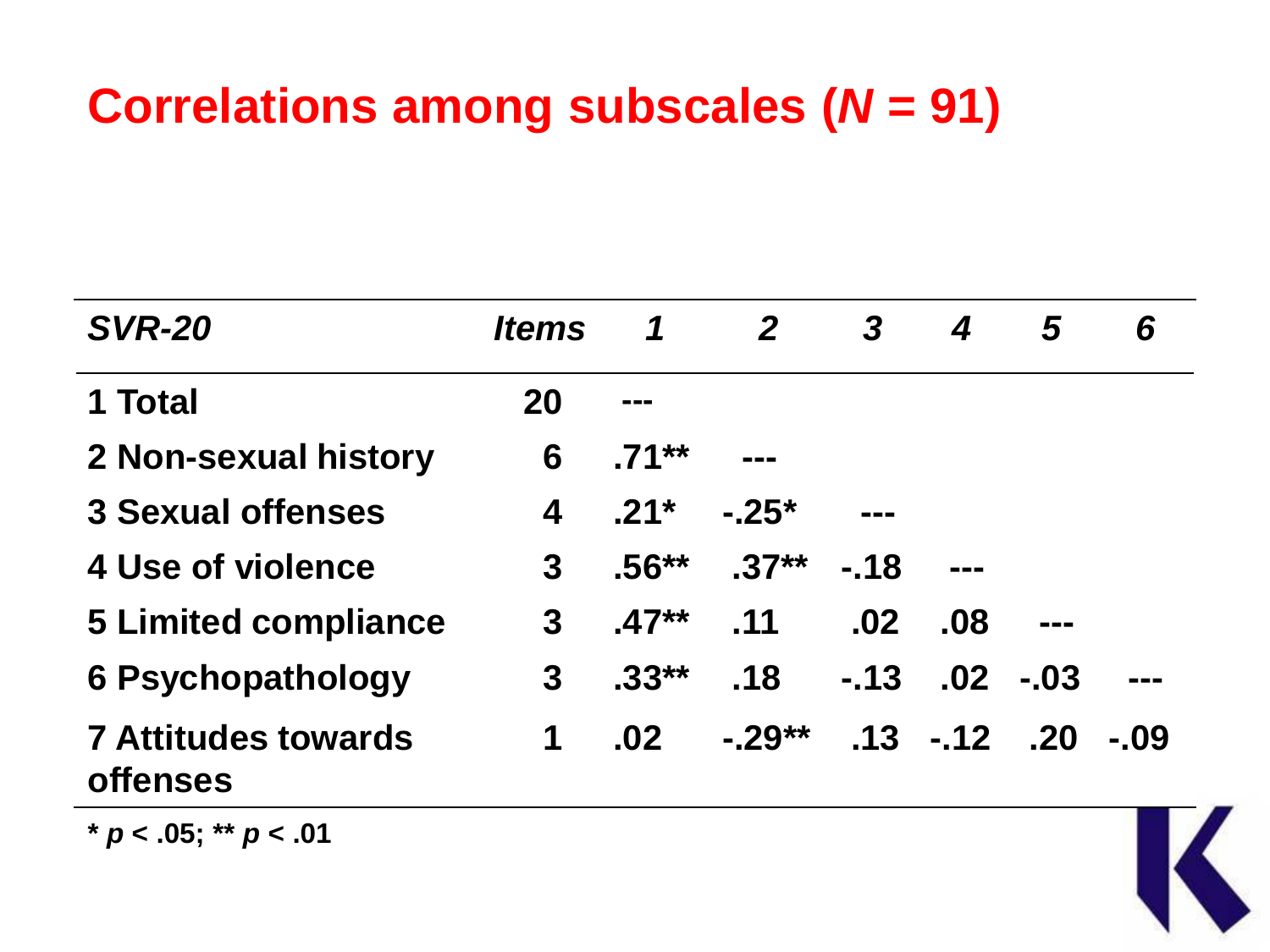### **Sexual Violence Risk for rapists (***N* **= 51) and child abusers (***N* **= 40)**

| <b>Factor</b>                 | <b>Rapists</b> | <b>Child abusers</b> | <b>Statistics</b>   |
|-------------------------------|----------------|----------------------|---------------------|
| <b>Total</b>                  | 23.18 (4.99)   | 19.20 (6.01)         | $t(89) = -3.45$ **  |
| <b>Non-sexual history</b>     | 9.14(2.77)     | 6.03 (3.79)          | $t(89) = -4.35$ **  |
| <b>Sexual offenses</b>        | 2.96(2.60)     | 4.88 (1.99)          | $t(89) = 3.96^{**}$ |
| <b>Use of violence</b>        | 3.50(1.90)     | 1.24(1.70)           | $t(89) = -5.79$ **  |
| <b>Limited compliance</b>     | 3.80(1.78)     | 4.03 (1.86)          | $t(89) = 0.58$      |
| Psychopathology               | 3.35(1.61)     | 2.41(1.45)           | $t(89) = -2.88$ **  |
| <b>Attitudes towards off.</b> | 0.43(0.73)     | 0.73(0.93)           | $t(89) = 1.64$      |

**\*** *p* **< .05, \*\*** *p* **<.01**

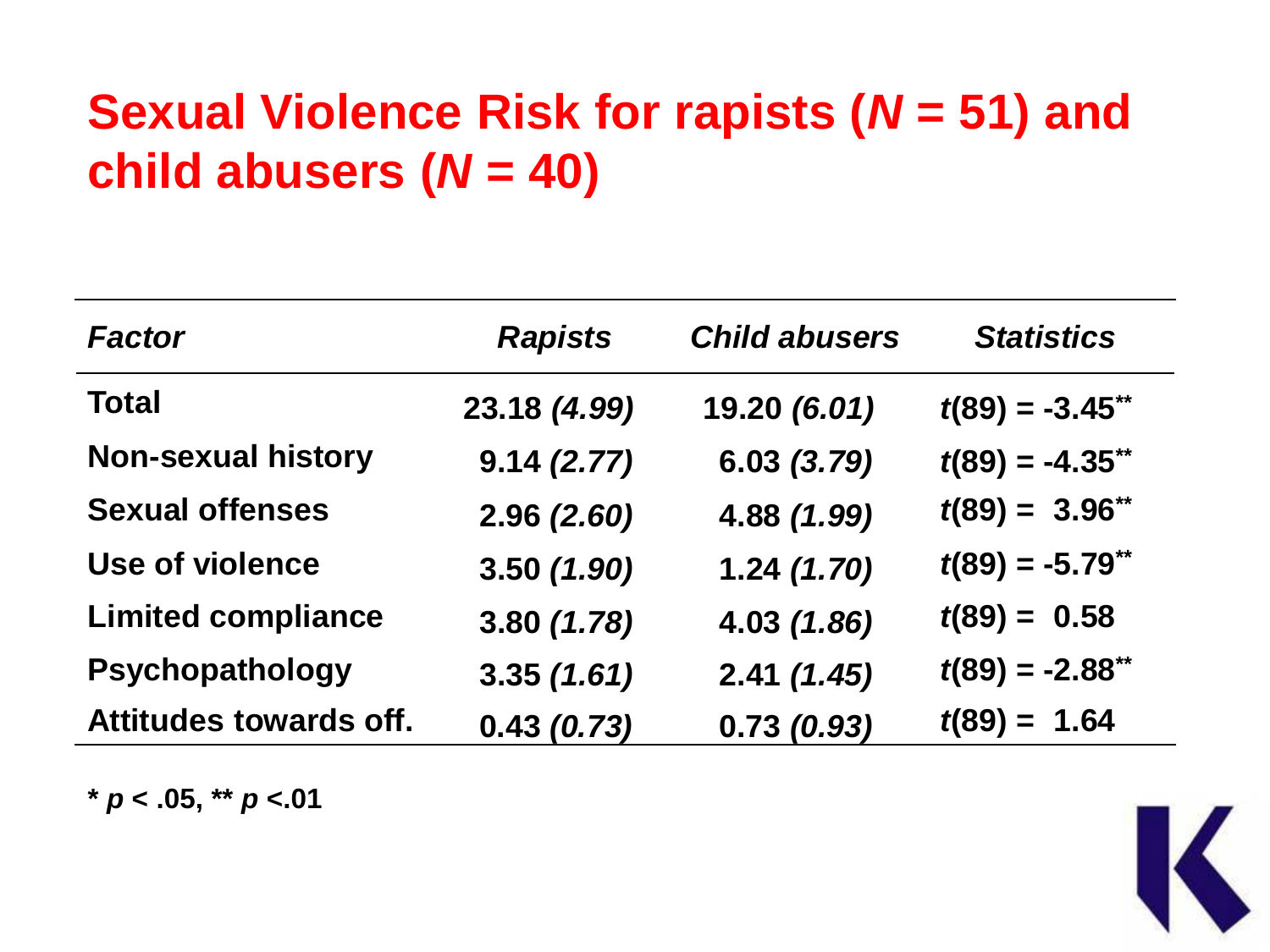#### **Sexual Violence Risk (SVR-20)**



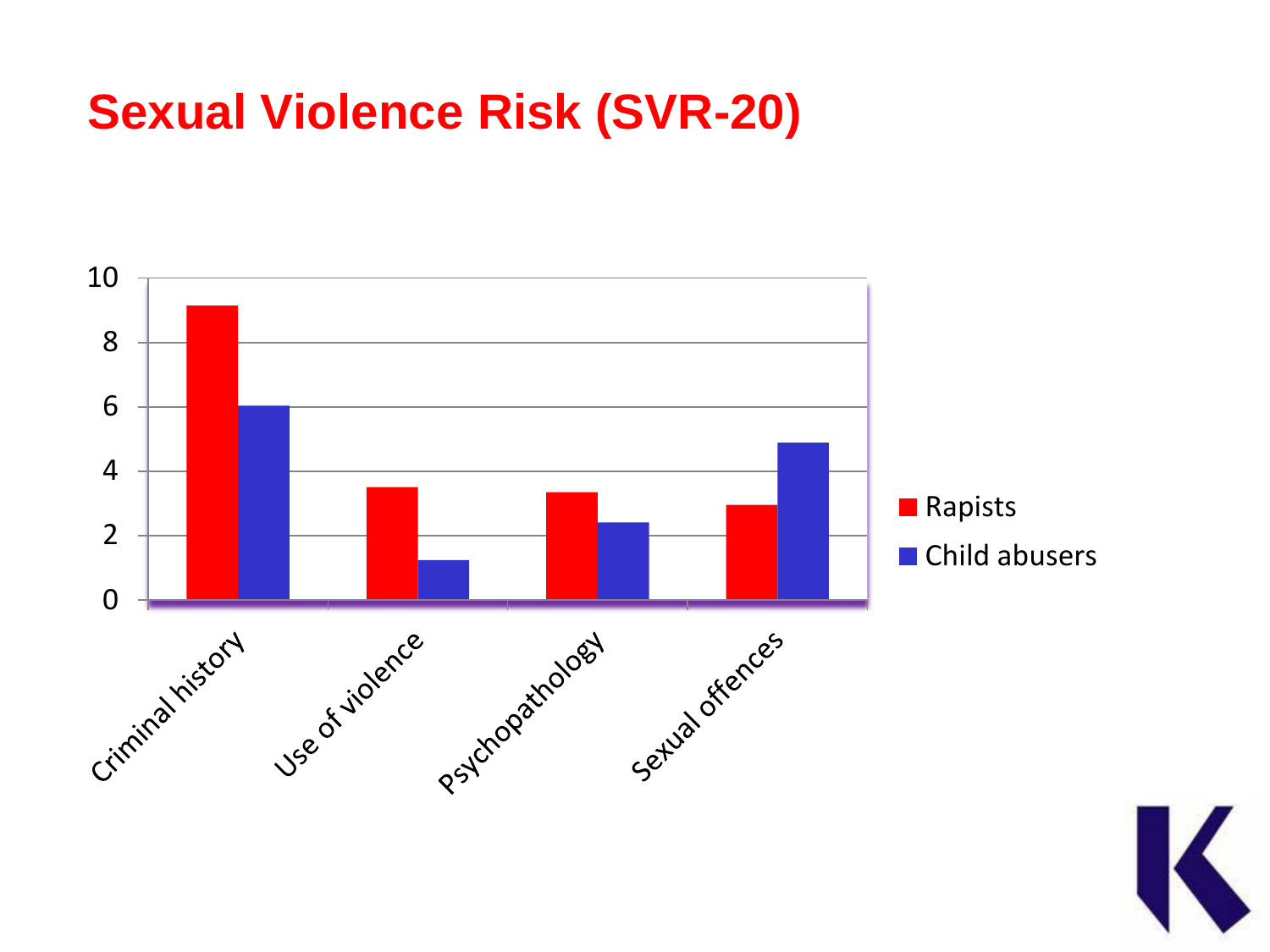### **Psychopathy (PCL-R) scores for non-sexual offenders (***N* **= 261), rapists (***N* **= 51) and child abusers (***N* **= 40)**

| <b>Scales</b>      | <b>Non-sexual</b><br><b>offenders</b> | <b>Rapists</b>           | <b>Child</b><br>abusers     | <b>Statistics</b>     |
|--------------------|---------------------------------------|--------------------------|-----------------------------|-----------------------|
| <b>Psychopathy</b> | 19.31 (7.63) <sup>a</sup>             | 25.12 (6.69)b            | 19.58 (7.86) <sup>a</sup>   | $F(2,349) = 12.65***$ |
| Interpersonal      | $2.58$ $(2.22)^a$                     | 4.36 $(2.43)^{h}$        | $3.65(2.30)^b$              | $F(2,349) = 15.15**$  |
| <b>Affective</b>   | 5.57 (1.79) <sup>a</sup>              | 6.72 $(1.36)^b$          | 6.15 $(1.83)$ ab            | $F(2,349) = 9.99**$   |
| <b>Lifestyle</b>   | 5.36 $(2.71)^a$                       | 6.18 $(2.60)^b$          | 4.30 $(2.81)$ <sup>ab</sup> | $F(2,349) = 5.38***$  |
| <b>Antisocial</b>  | 4.86 $(2.80)^a$                       | 5.48 (2.49) <sup>a</sup> | 3.55 $(2.77)^{h}$           | $F(2,349) = 5.72***$  |

*Note***: Means not sharing similar subscripts differ at** *p* **< .05**

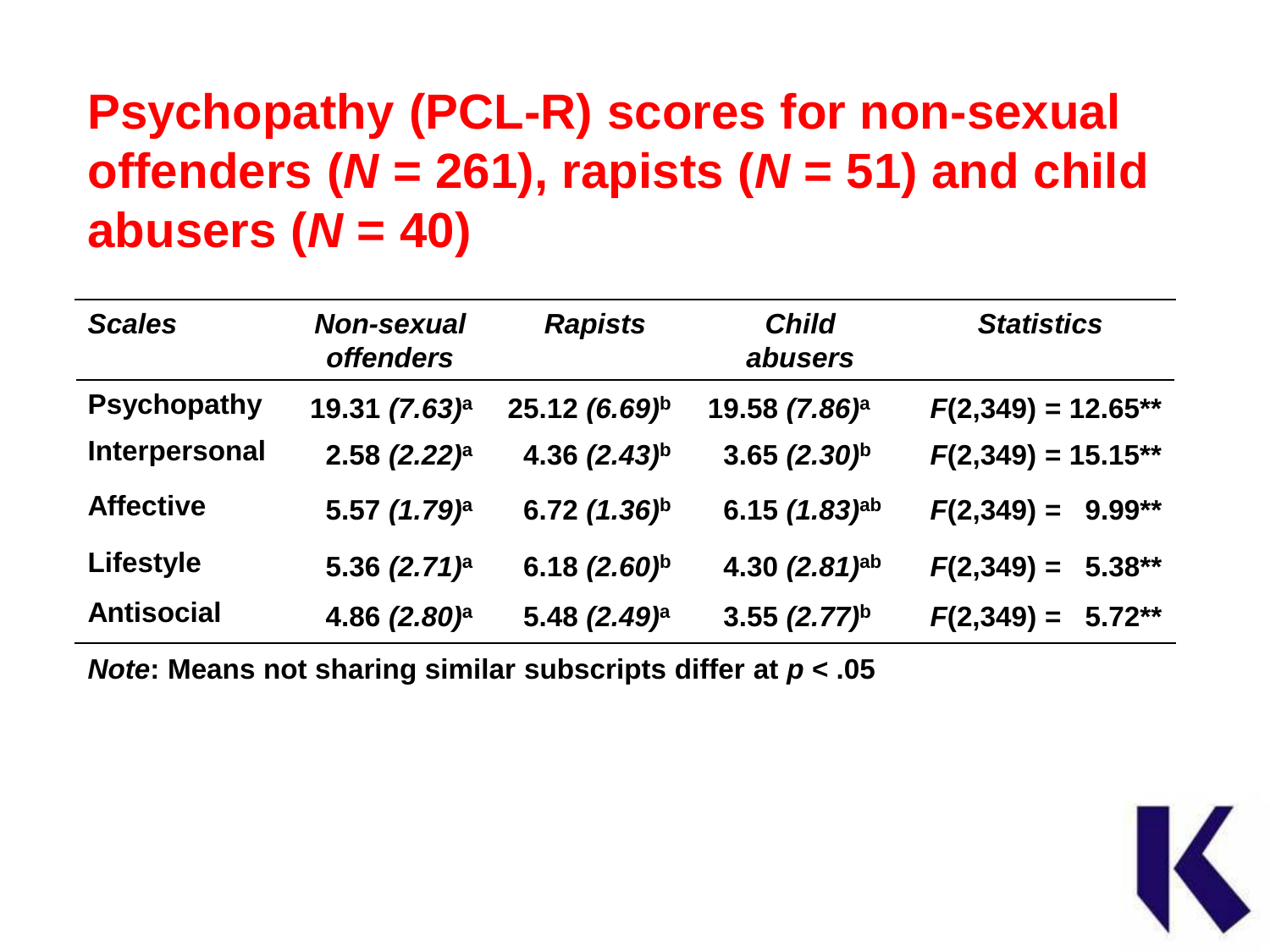### **Psychopathy (PCL-R)**



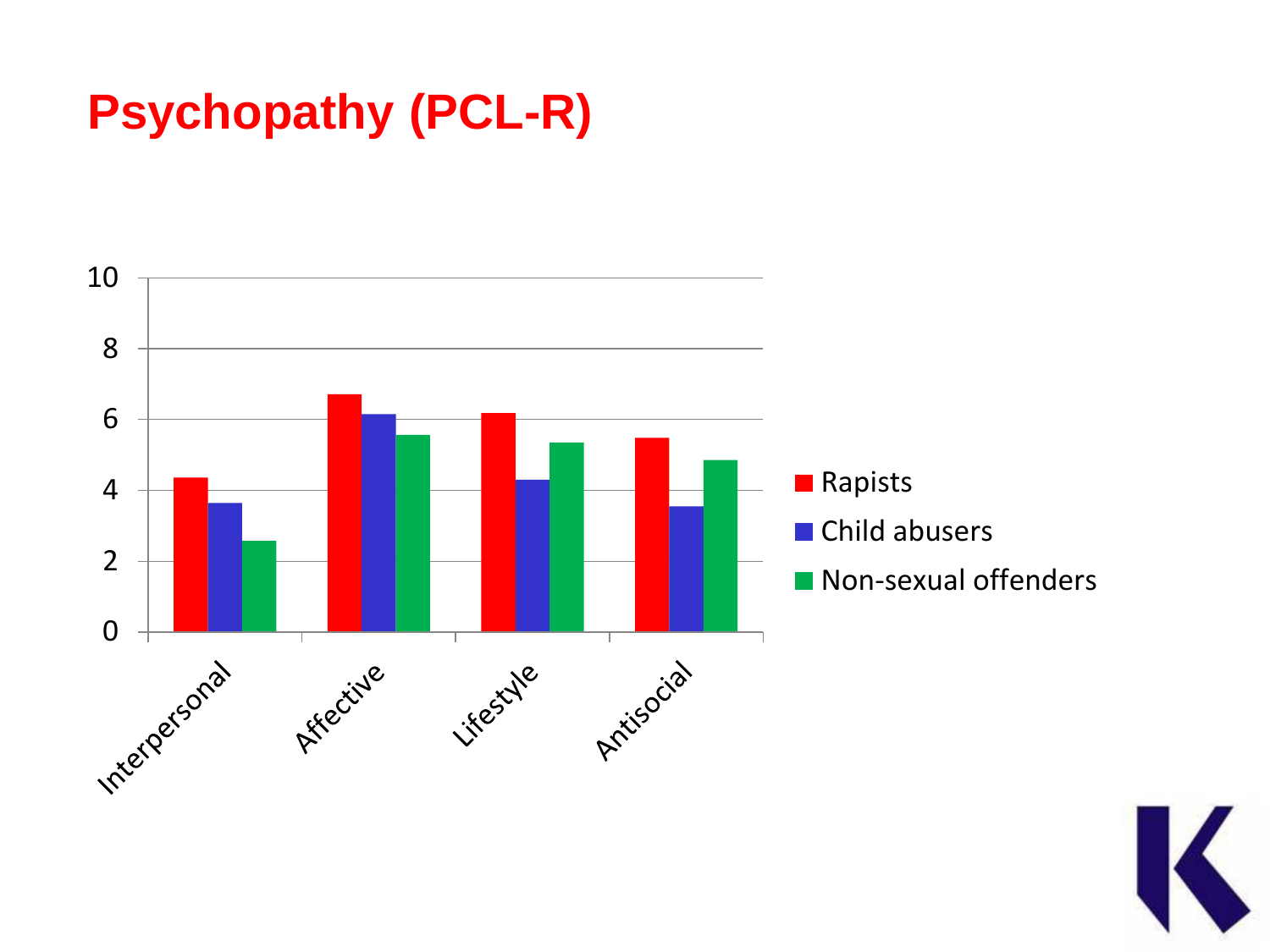#### **New measurement instruments**

- **Kijvelanden Questionnaire about Sexuality (KVS)**
- **Implicit Association Test (IAT)**
- **Rigiscan®Plus**

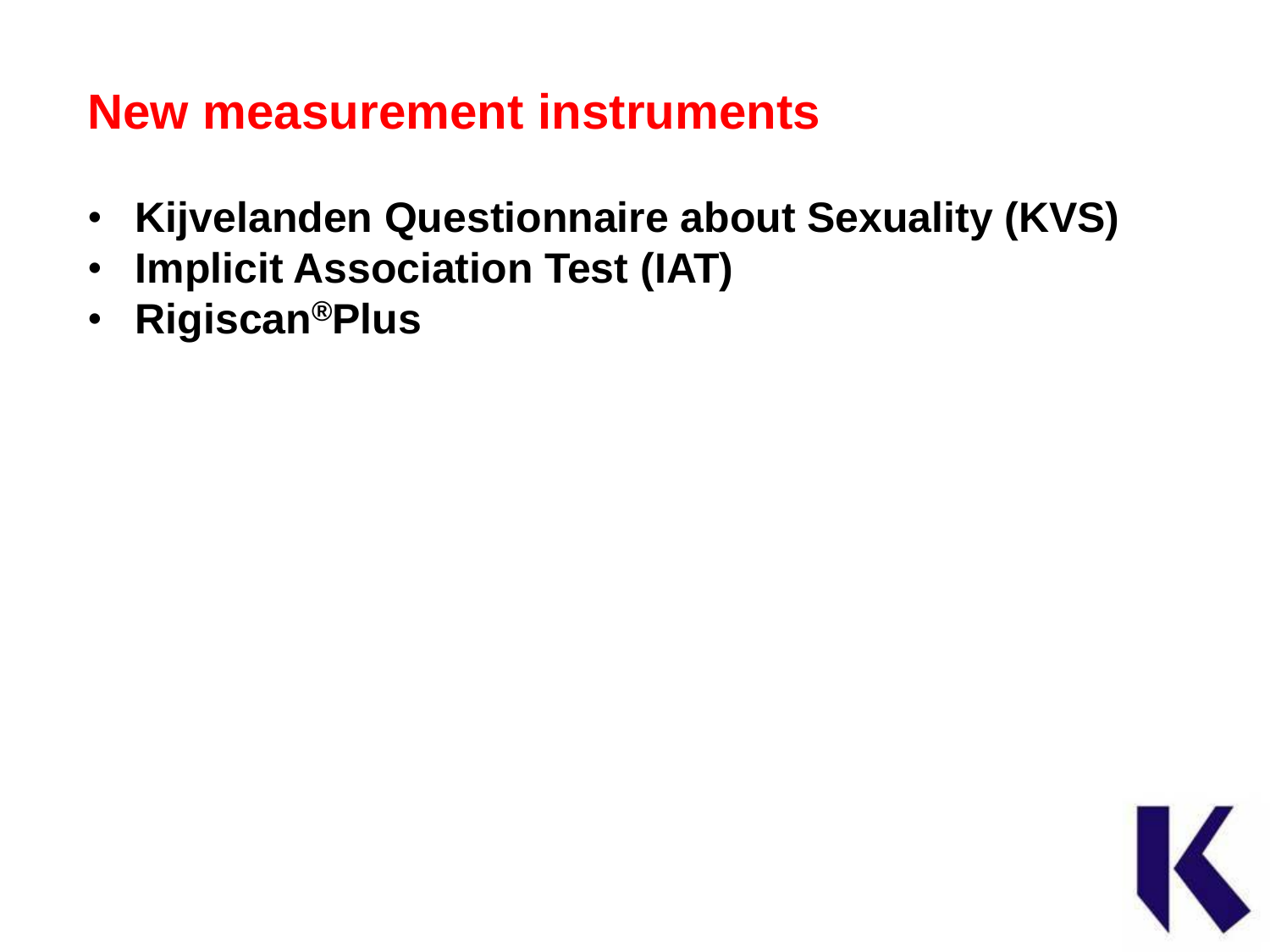## **Kijvelanden Questionnaire about Sexuality (KVS)**

- • **Contains 31 items**
- • **Distinguishes between the cognitive distortions of pedophiles and rapists**

**18. Sex with children is only harmful when the child is forced by violence.**

| <b>Totally disagree</b> | <b>Disagree</b> | <b>Neutral</b> | <b>Agree</b> | <b>Totally agree</b> |
|-------------------------|-----------------|----------------|--------------|----------------------|
|                         |                 |                |              |                      |

**I have chosen this answer because:**

**.........***Sex between children and adults can produce a positive sexual experience when all the vulnerabilities of the child are taken into account. Sex forced by violence is always wrong .......*

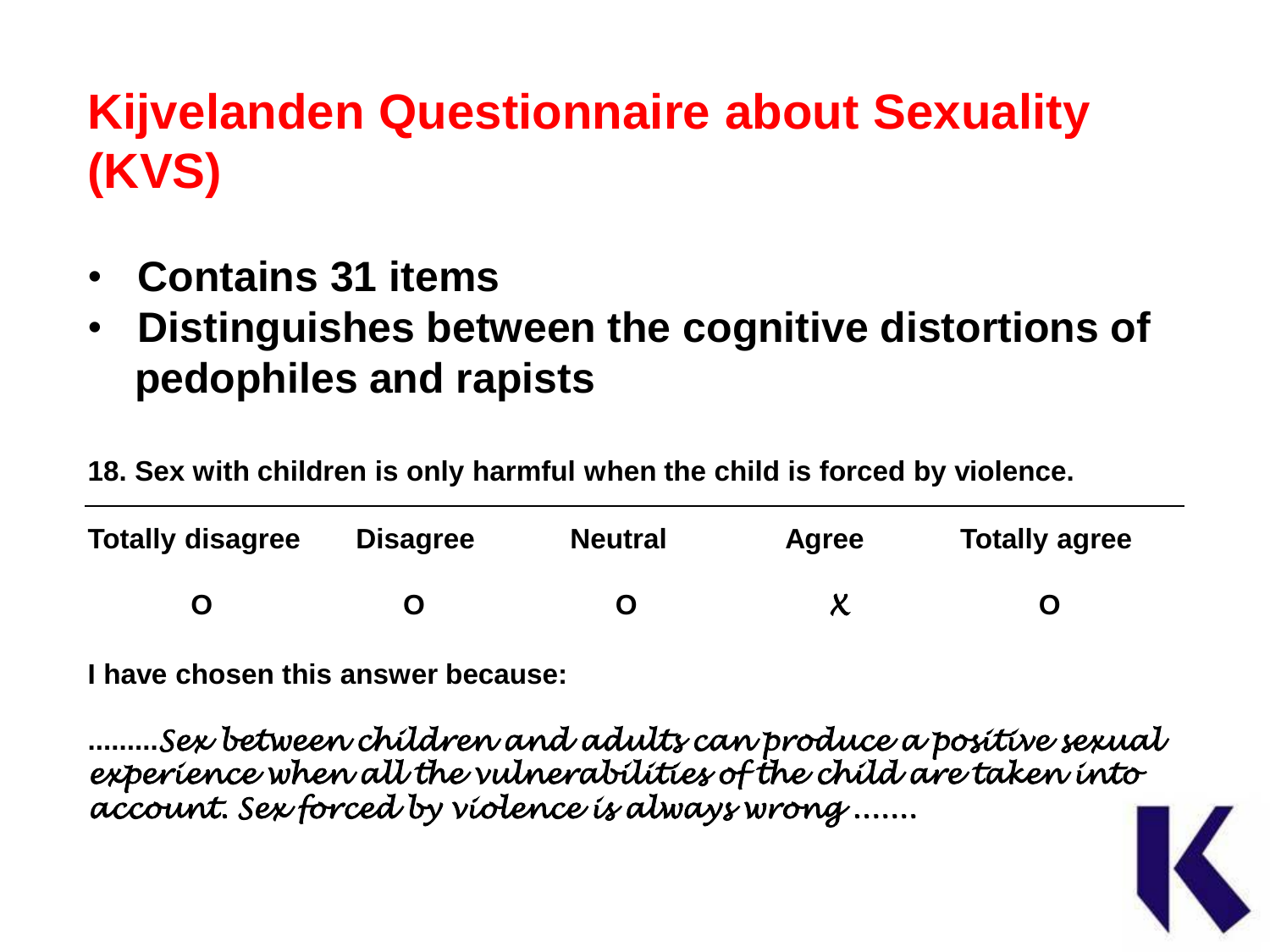## **Kijvelanden Questionnaire about Sexuality (KVS)**

**Clinical practice:**

- **Rapists refuse to fill in the items that are related to children**
- **The given explanation has no relation to cognitive distortions (e.g.: "no comment," "that's logical!")**
- **The given explanation doesn't match the cognitive distortions observed during therapy (social desirability)**

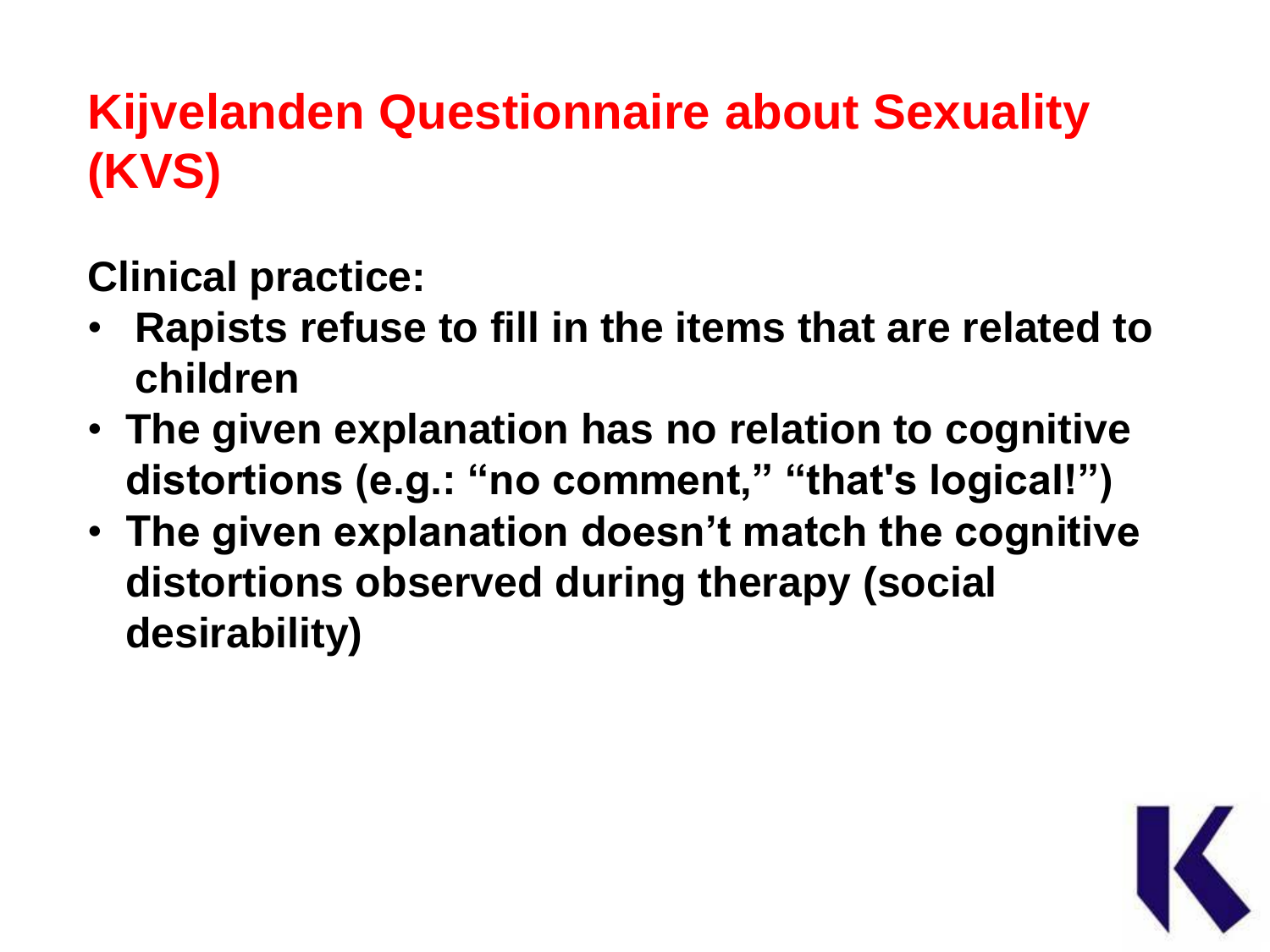**Measures the cognitive distortions of child abusers and rapists**

**Hypotheses:**

- **Child abusers associate children with sex**
- **Rapists associate sex with power/status**

**Task: classify the items as soon as possible into the appropriate category**

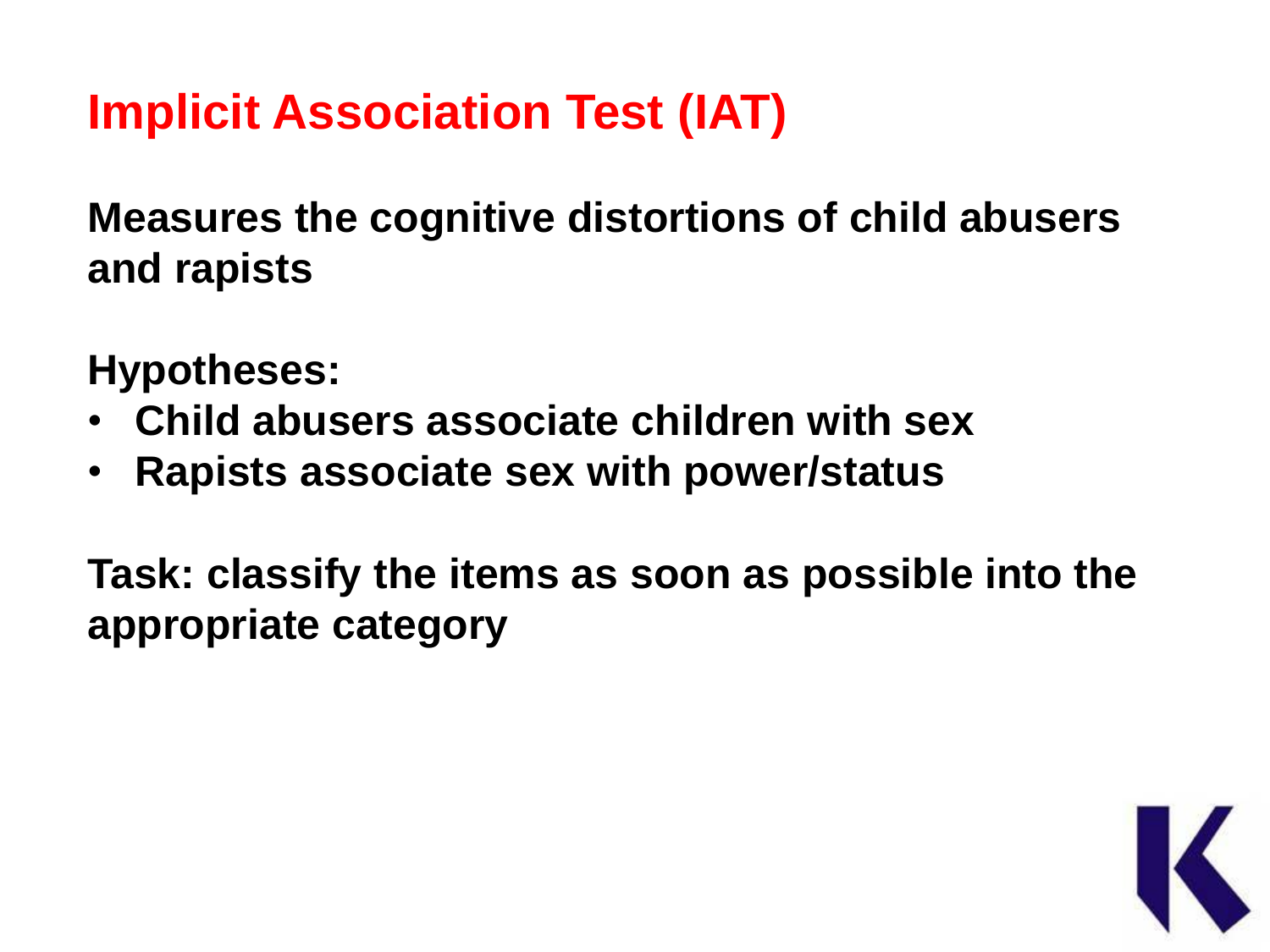| <b>IAT type</b>              | <b>Child abusers</b><br>$(n=9)$ | <b>Rapists</b><br>$(n = 6)$                     | <b>Statistics</b> |  |
|------------------------------|---------------------------------|-------------------------------------------------|-------------------|--|
|                              | M(SD)                           | M(SD)                                           |                   |  |
| <b>Flower-</b><br>unpleasant | - 384.77 (254.31)               | $-316.56$ (230.17) $t = -0.53$                  |                   |  |
| <b>Child-sex</b>             |                                 | $-76.94$ (147.42) $-152.33$ (201.59) $t = 0.84$ |                   |  |
| <b>Submissive-sexy</b>       | 153.57 (607.54)                 | $-479.21(492.45)$ $t = 2.21$ <sup>*</sup>       |                   |  |
| $*$ $\sim$ $\Omega$          |                                 |                                                 |                   |  |



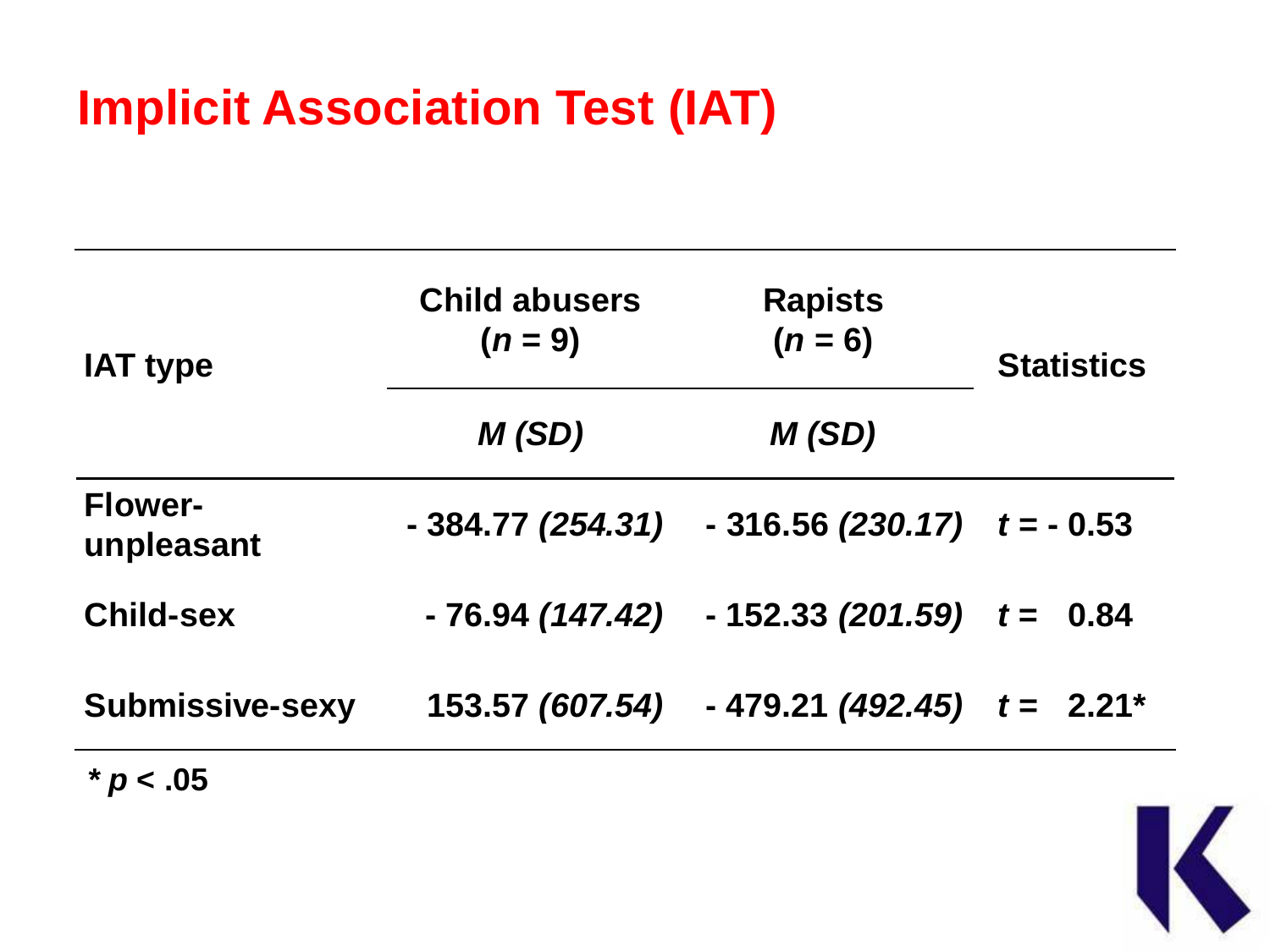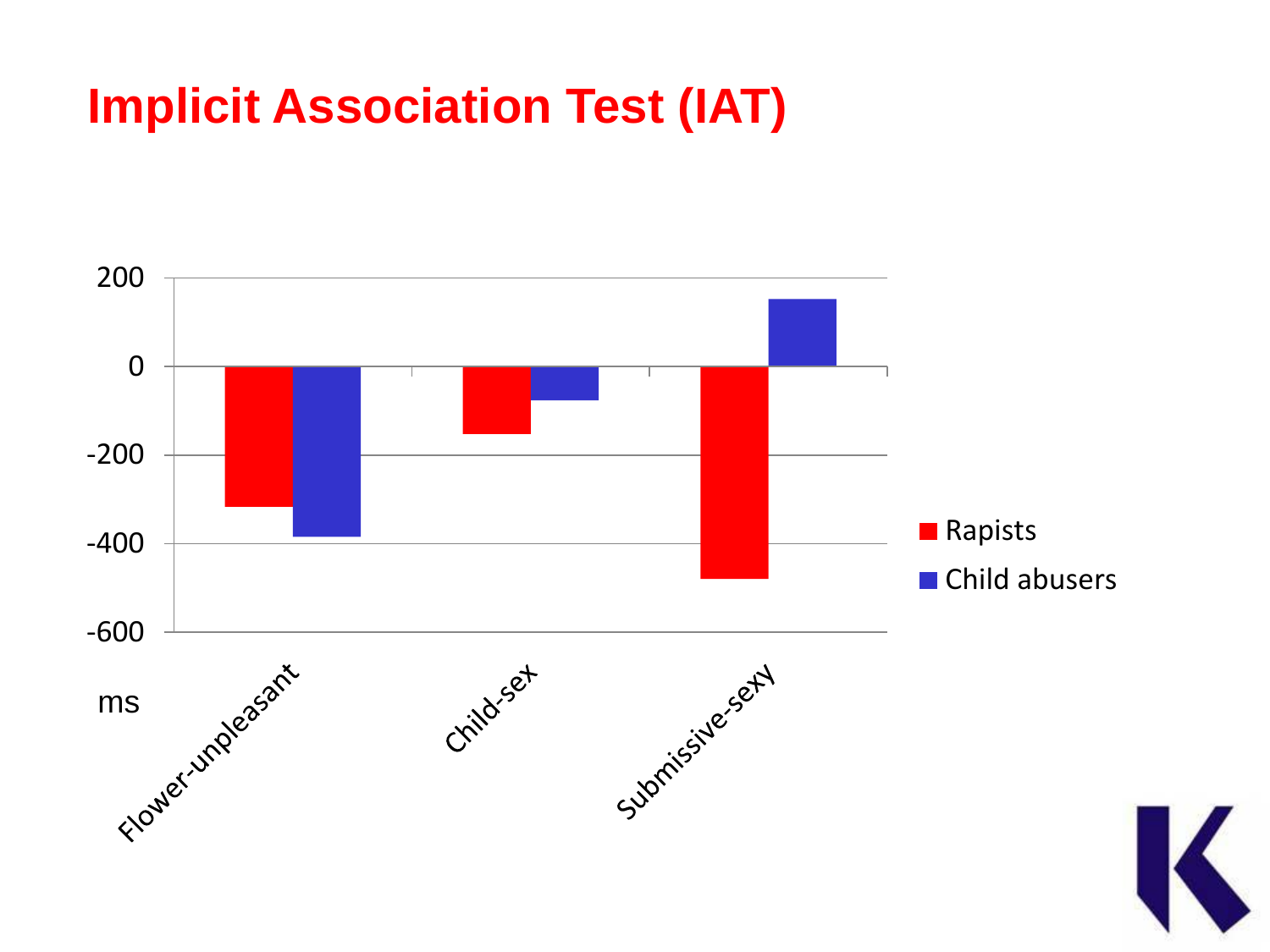#### **Conclusion**

• **The IAT seems to be a promising instrument for measuring cognitive distortions**

**Future research**

- **Test more sex offenders**
- **Test staff members and students as control conditions**
- **Relate IAT-effects with risk assessment instruments**

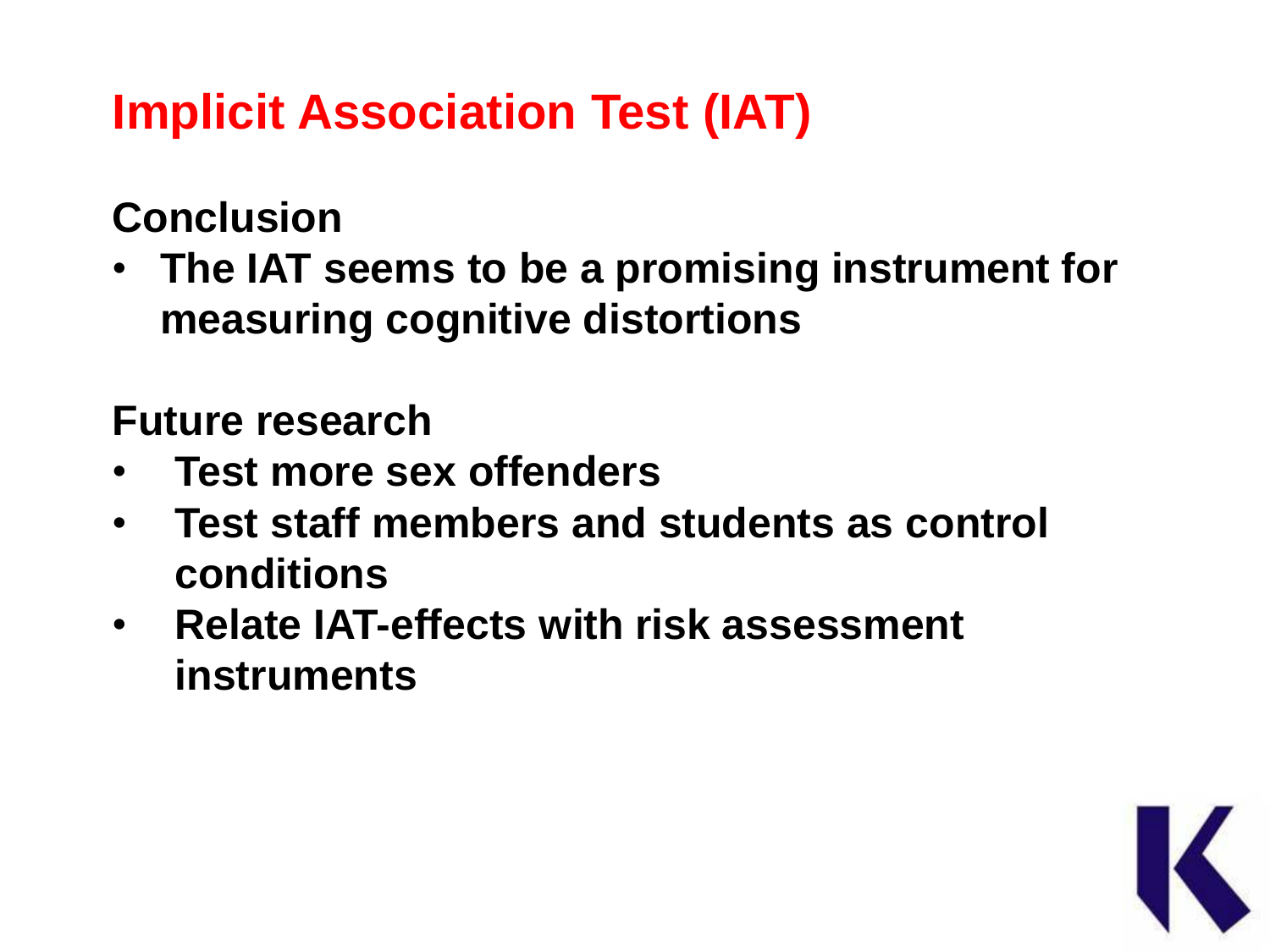#### **Psychophysiological measurement of sexual arousal**

#### **Rigiscan®Plus**

**Originally, the Rigiscan®Plus has been developed for the analysis of erectile dysfunctions. It measures penis activity by registrating rigidity, circumference, frequency and duration of nocturnal erections.**

#### **Heart rate and skin conductance**

**Are considered as an alternative measure for sexual arousal (e.g.: patients refuse to cooperate or Rigiscan®Plus is not suitable for measuring sexual arousal)**

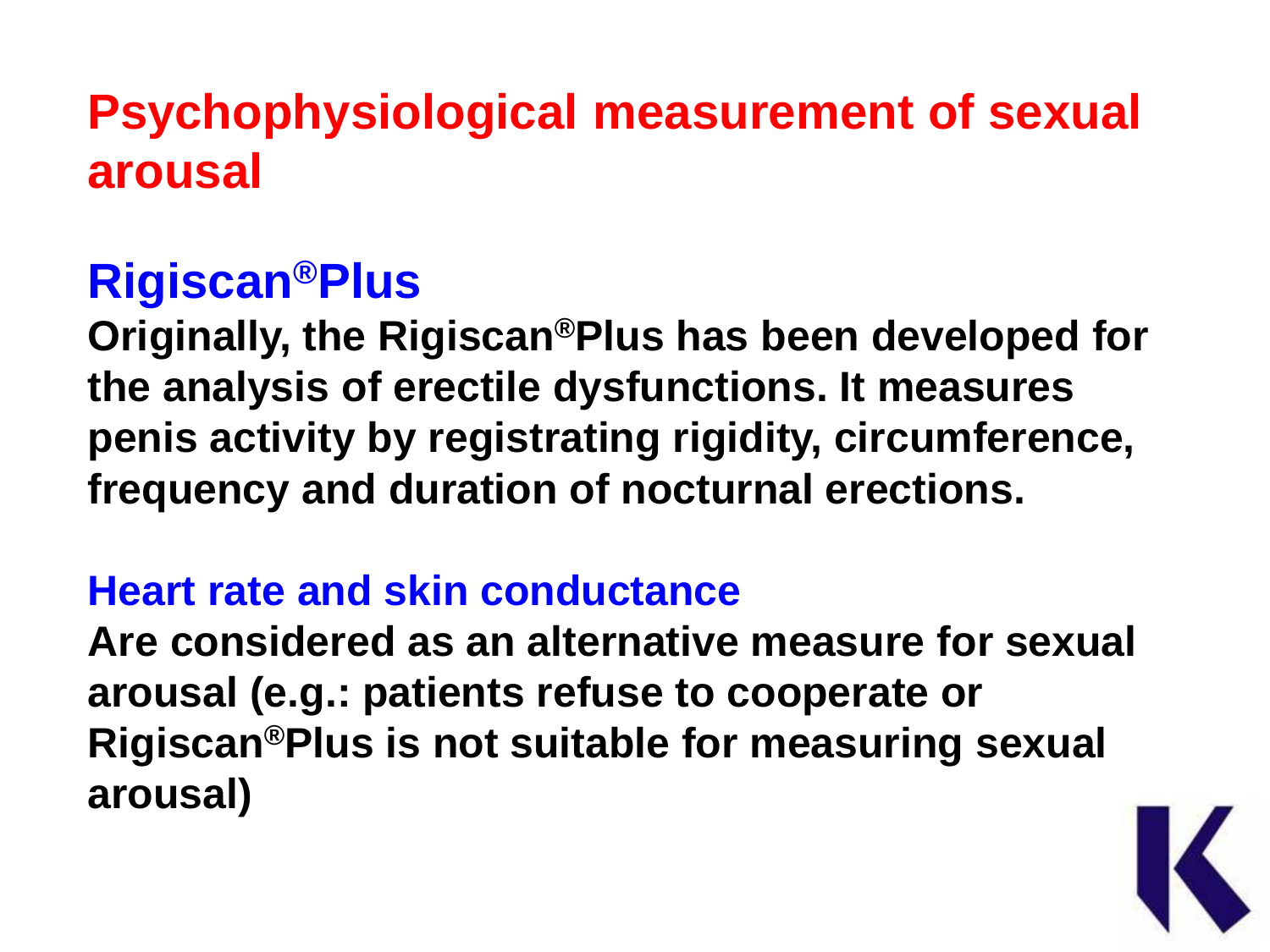# **Development of program**

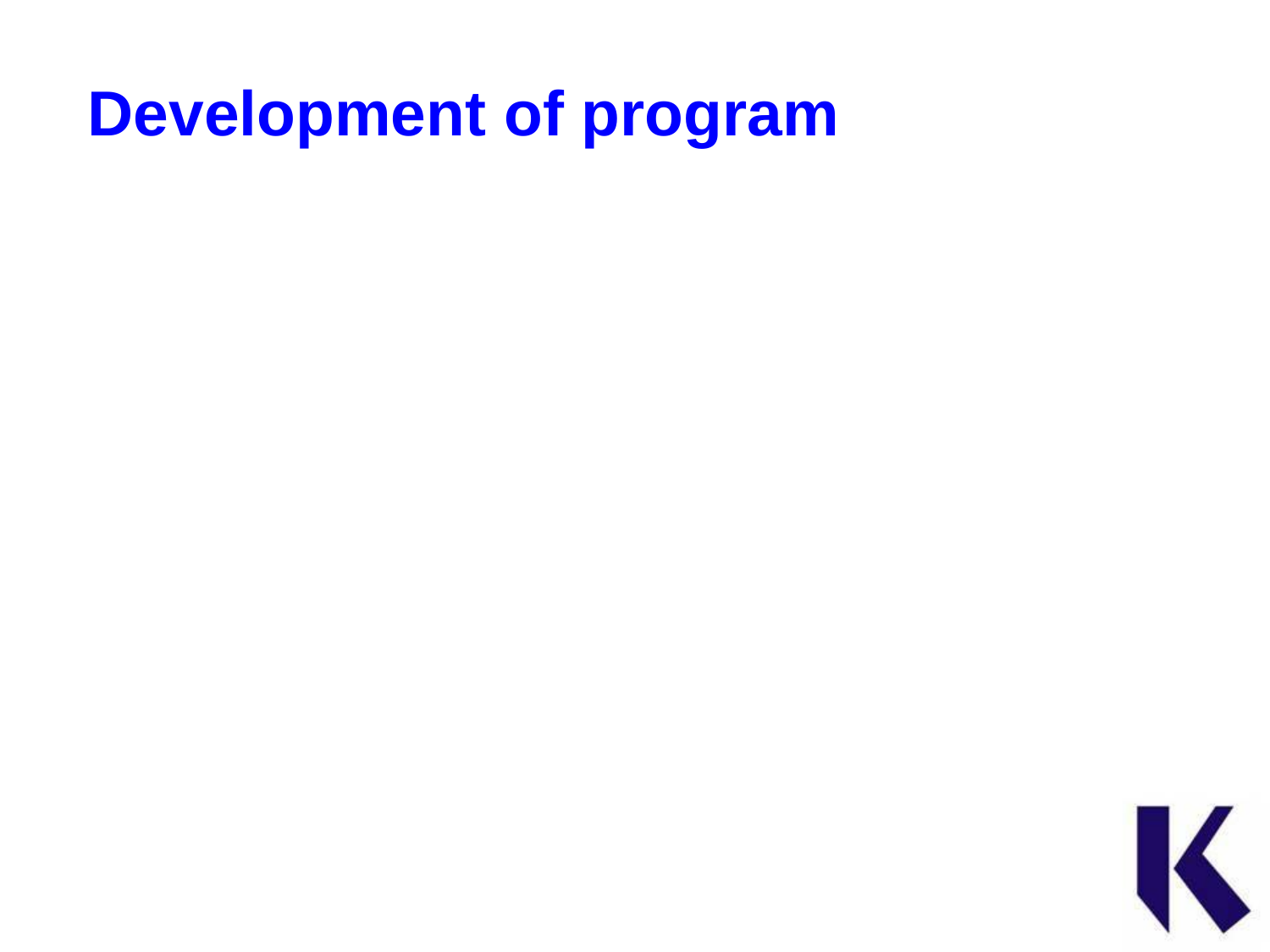## **Sexual Aggression Control Therapy**

**Framework**

- **Offense script (individual sessions)**
- **Sexual information (VRIS; 14 group sessions)**
- **Cognitive distortions + Psychomotor therapy (22 group sessions)**
- **Self-regulation skills + Drama therapy (22 group sessions)**
- **Booster sessions**

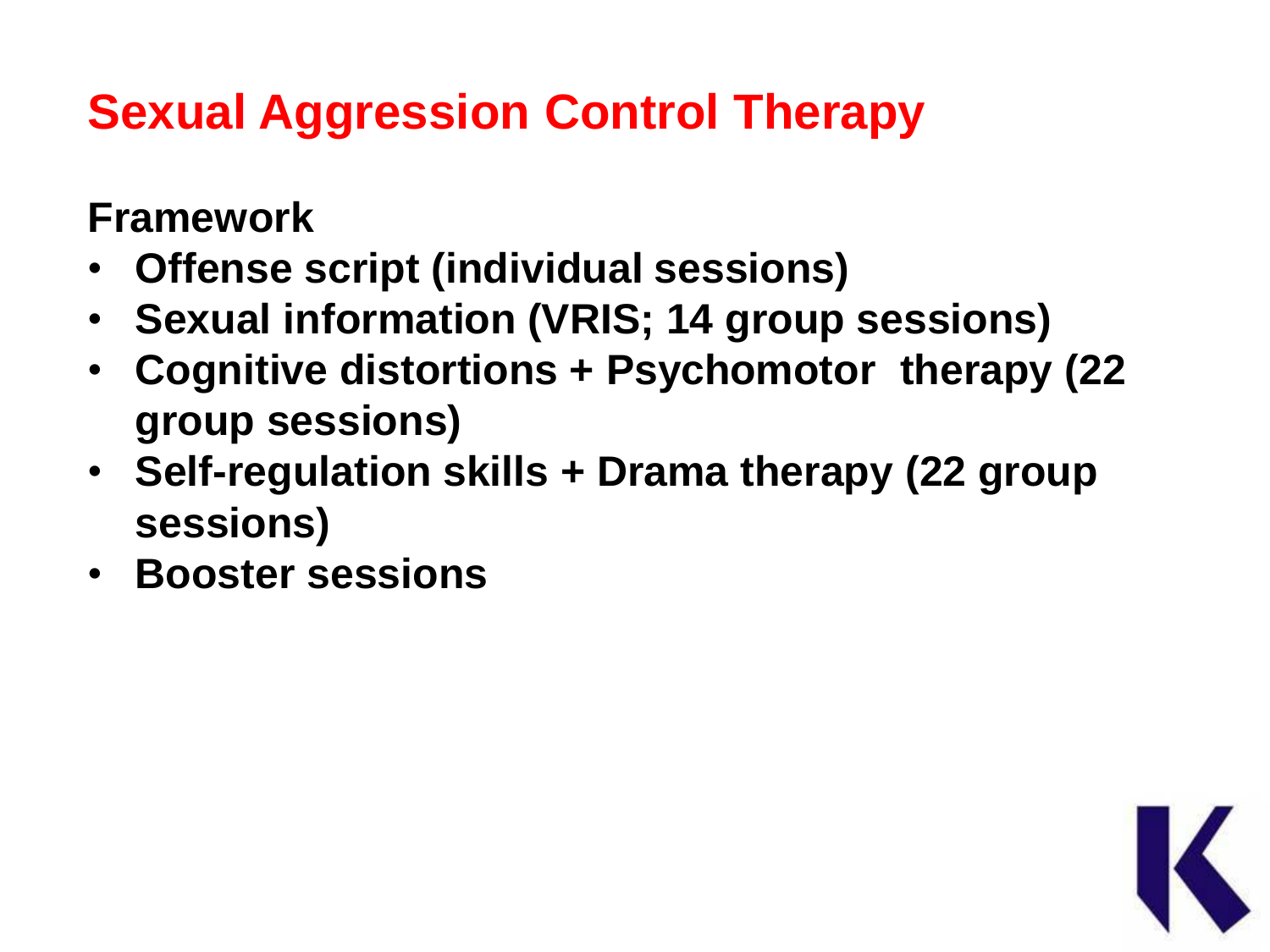### **VRIS (Friendship, relations, intimacy, and sexuality)**

- **Development of intimacy and sexuality (5 sessions)**
- **Sexual organs, preservatives, sexually transmitted diseases, and sexual diversity (4 sessions)**
- **Friendship and relations (2 sessions)**
- **Sexual prejudices and pornography (2 sessions)**
- **Sexual violence (1 session)**
- **Evaluation (1 session)**

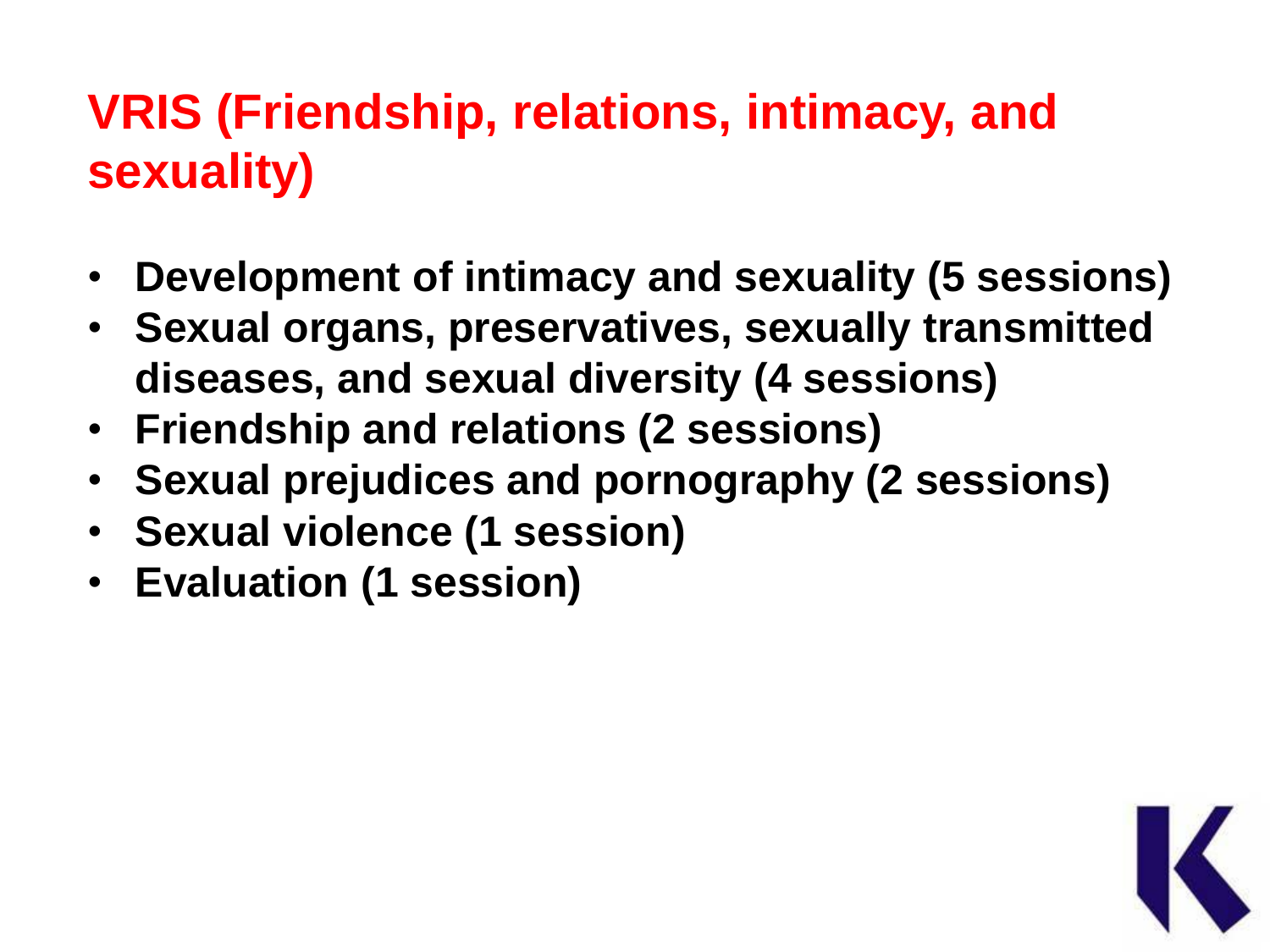## **Cognitive distortions**

- • **Women as sex objects**
- • **Children as sex objects**
- • **Women are unknowable**
- • **Children are interested in sex**
- • **Male sex drive is uncontrollable**
- • **Nature of harm**
- • **Dangerous world**
- • **Sexual entitlement**

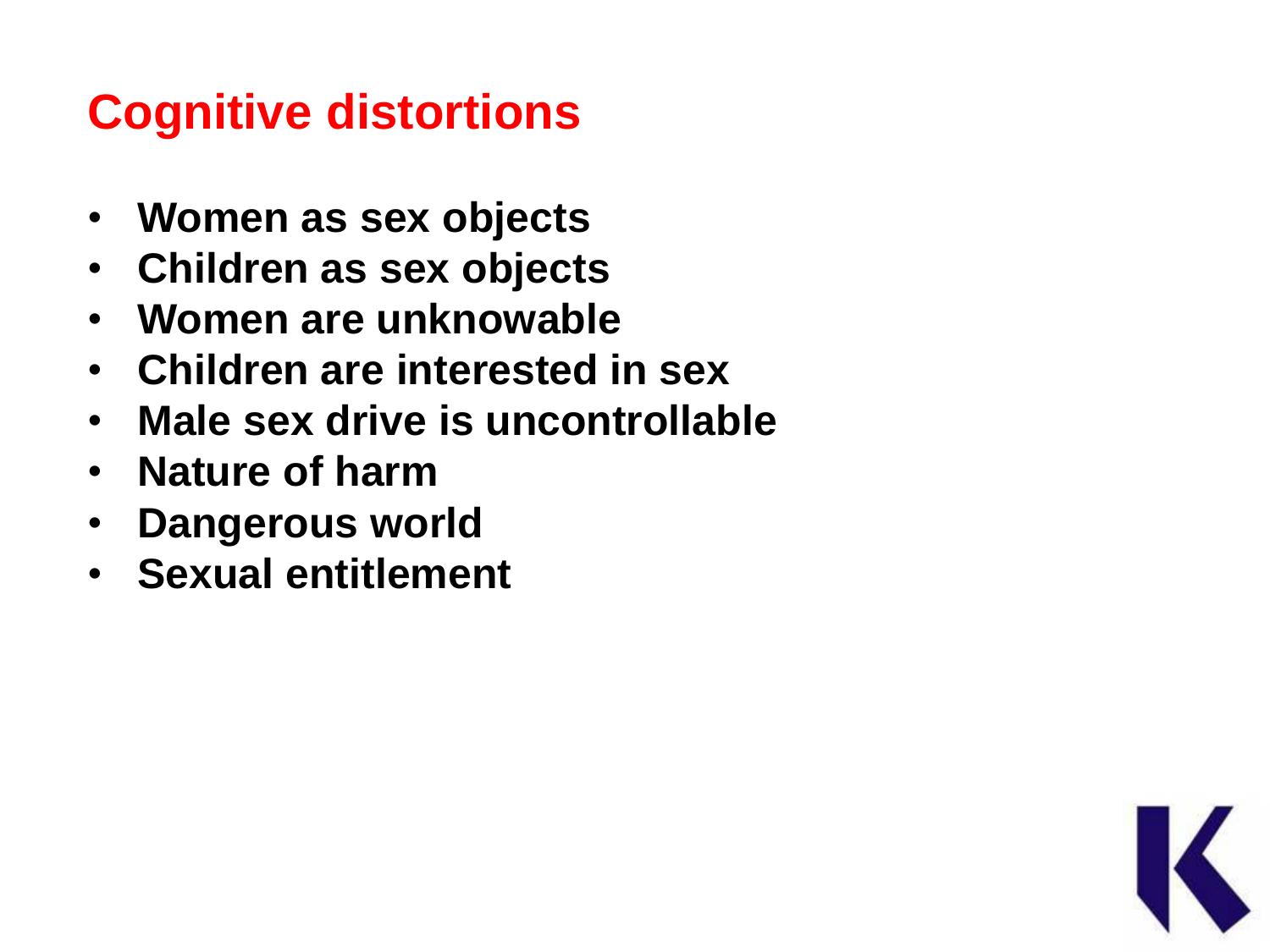#### **Self-regulation skills**

- **Prosocial network**
- **Sexuality and intimate relations**
- **Work and leisure activities**
- **Managing high-risk situations**